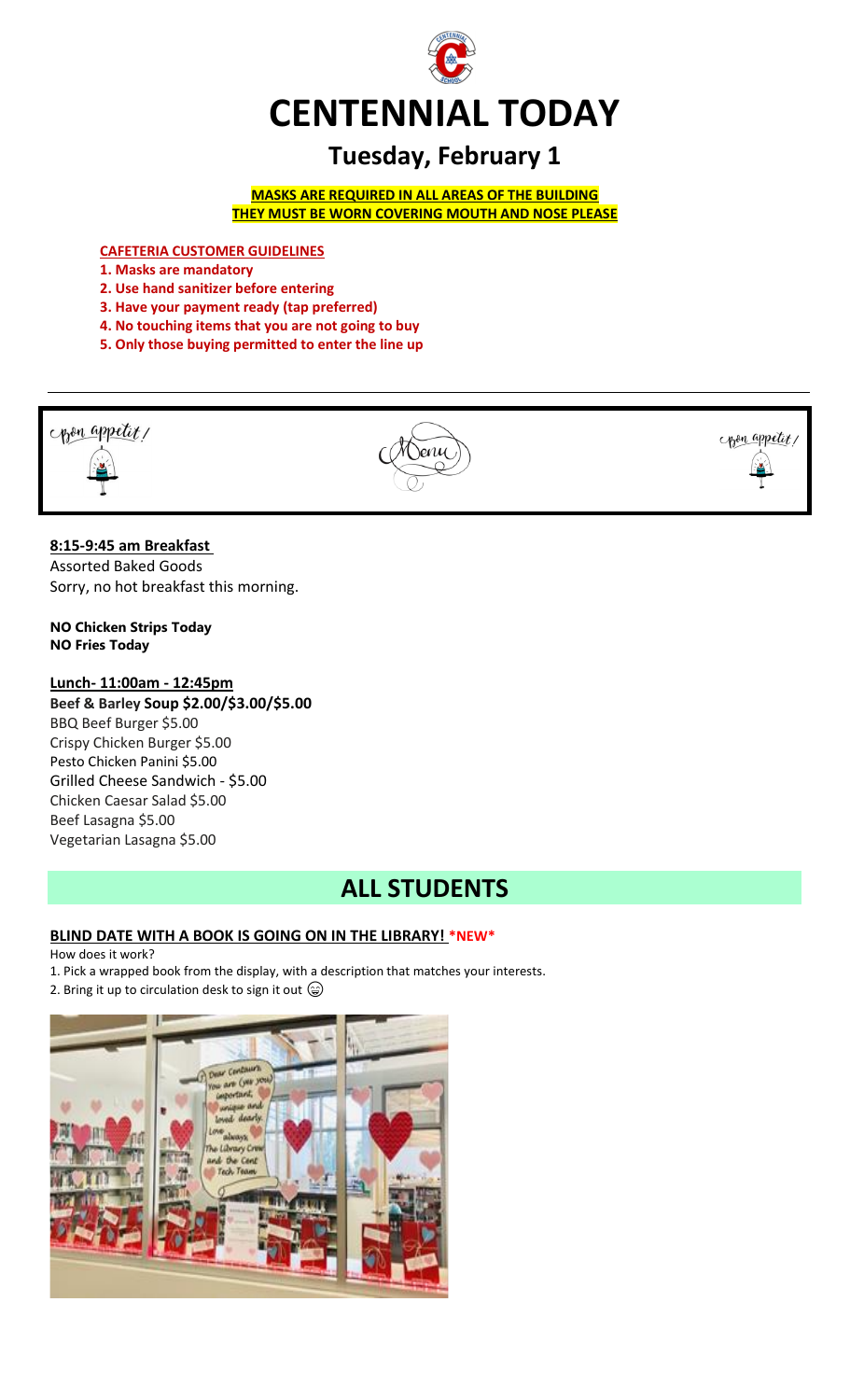# **BLACK HISTORY MONTH\*NEW\***

February is Black History Month. It is meant to honour the significant historic and ongoing contributions of Black Canadians in society. It is also meant to spotlight the enormous impact that these contributions have made in pushing civil rights forward towards a more inclusive society for all. In different pods in the school, you will find posters highlighting the contributions of Black Canadians. Scan the QR code below and follow the instructions to enter a weekly prize draw.



## COURSE PLANNING 2022-2023

#### **ATTENTION ALL STUDENTS RETURNING TO CENTENNIAL NEXT YEAR**

Course Planning information is **NOW available** on the Centennial Website

You now have access to the Course Planning Booklet for 22-23, with course descriptions

In addition, an online. *fillable course selection sheet* is available here: <https://mycentennial.sd43.bc.ca/courseplanning/>

Counsellors **STRONGLY** encourage all students to read through the course descriptions to make sure you are choosing wisely. Should you have any unanswered questions please contact your counsellor for further information

We will be providing a **Virtual Question & Answer Teams Meeting** for Students and Parents on **Feb. 2nd from 6:30-7:30 P.M.** Link to be provided on Centennial website.

Once you have completed your course selection sheet you are welcome to meet with your counsellor in person or virtually.

Stay tuned for more information about Counsellor Sign Up Appointments!

**MYED PORTAL WILL OPEN ON FEB. 7TH AND CLOSE ON MARCH 1ST SO MAKE SURE YOU HAVE INPUT CORSES BY THE DEADLINE** 

# **SFU SELF-REPORTING FLOWCHART 2022**

This form has been updated and instructions have changed slightly[. 2022\\_Self\\_Report\\_Final.pdf \(sfu.ca\)](https://www.sfu.ca/content/dam/sfu/students/admission/pdf/2022_Self_Report_Final.pdf)

## **PATHWAY TO TEACHER EDUCATION SCHOLARSHI[P](file://///d00-v02-p01/Shared_Data/076/Staff_Shared/Office/centennial%20today/Centennial%20Today%202021-2022/January%202022/​https:/www2.gov.bc.ca/gov/content/education-training/k-12/support/scholarships/provincial-scholarships/pathway-to-teacher-education-scholarship)**

[https://www2.gov.bc.ca/gov/content/education-training/k-12/support/scholarships/provincial-scholarships/pathway-to-teacher](file://///d00-v02-p01/Shared_Data/076/Staff_Shared/Office/centennial%20today/Centennial%20Today%202021-2022/January%202022/​https:/www2.gov.bc.ca/gov/content/education-training/k-12/support/scholarships/provincial-scholarships/pathway-to-teacher-education-scholarship)[education-scholarship](file://///d00-v02-p01/Shared_Data/076/Staff_Shared/Office/centennial%20today/Centennial%20Today%202021-2022/January%202022/​https:/www2.gov.bc.ca/gov/content/education-training/k-12/support/scholarships/provincial-scholarships/pathway-to-teacher-education-scholarship)

The Pathway to Teacher Education scholarship (\$5,000) is awarded to **20 outstanding** high school graduates in BC who have demonstrated a commitment to and aptitude for a career in K–12 teaching. Details and criteria on link. DEADLINE: **FEBRUARY 15TH, 2022, 3:39 PM**

#### **KPU FUTURE BUSINESS LEADERS – VIRTUAL CONFERENCE FOR GRADES 11 & 12**

KPU is hosting a business conference for Grade 11/12 high school students. Winners of the competition will be given an Entrance Scholarship to KPU's Melville School of Business and will be crowned the Future Business Leaders of 2022. FEB. 26TH 10 AM - 4PM Register[: https://www.kpu.ca/futureleader](https://www.kpu.ca/futureleader)

# **WOMEN IN SCIENCE VIRTUAL EVENT – BCCHA**

This event hosted by the BC Children's Hospital is open to female students grade 10 – 12. **Feb 10th 7-9pm**. Registration is open now. Limited capacity to 200. "Celebrating Success" is the theme of the event which will feature 6 amazing female faculty researchers and a Q & A panel encouraging young women to **"smash stereotypes, defy gender biases and defeat discrimination that hold women and girls back in STEM fields."** Follow the link to register ASAP<https://www.bcchr.ca/women-in-science>

# **GRADE 12'S**



**CAREER CENTRE Visit the online Centennial Career Centre Page [HERE](https://www.sd43.bc.ca/school/centennial/ProgramsServices/CareerCentre/experiences/Pages/default.aspx#/=)**



# **@cent43careercentre**

# **SFU CAMPS 2022 – VOLUNTEER RECRUITMENT\*NEW\***

VISIT THE LINK FOR MORE DETAILS: [Volunteer Opportunities -](https://www.sfu.ca/camps/opportunities/volunteer-opportunities.html) SFU Camps - Simon Fraser University O[R HERE](https://www.sd43.bc.ca/school/centennial/ProgramsServices/CareerCentre/experiences/Pages/default.aspx#/=) Application Period: **February 11, 2022 - April 19, 2022** - ALSO PLAN TO ATTEND OUR SD43 INFO SESSION (VIRTUAL) ON MARCH 3<sup>rd</sup> at 5pm.

# **BCIT BIG INFO SESSION FEB. 15-17 AT HOME EDITION**

REGISTER IN ADVANCE - CHOOSE YOUR PREFERRED SESSION - [Big Info](https://www.bcit.ca/about/visit/big-info/?utm_source=mailchimp&utm_medium=newsletter&utm_campaign=january_2022&utm_content=link&mc_cid=88e1fa3e19&mc_eid=b29846f095) - BCIT

## **CONGRATULATIONS \*NEW\***

**DELIA PAN is the successful applicant for our SCHULICH LEADER NOMINEE - CLASS OF 2022! ROGINA HAJI-MAHMOODZADEH is the successful applicant for our BC EXCELLENCE NOMINEE - CLASS OF 2022!**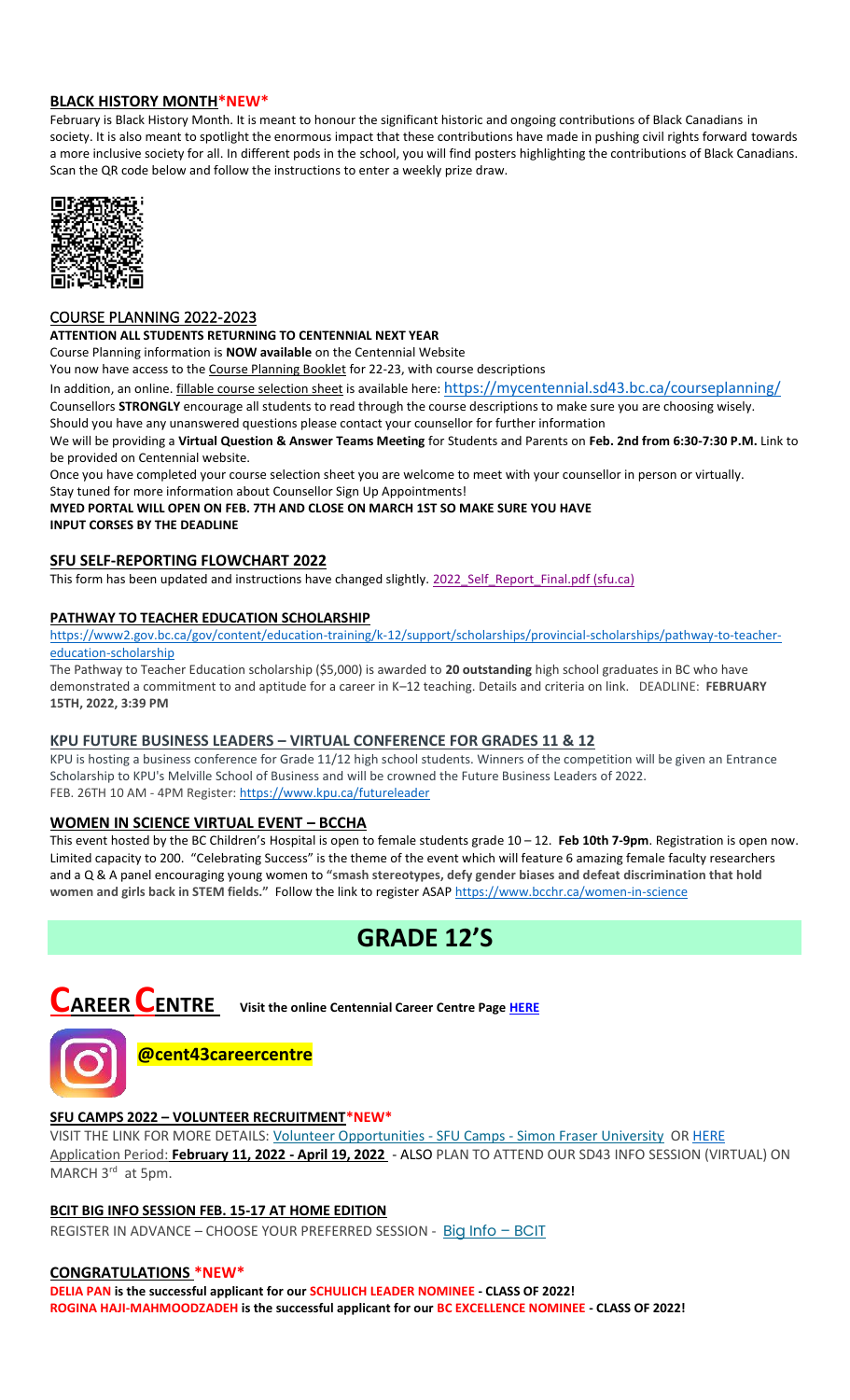# **PEDALHEADS SPRING BREAK BIKE CAMP – VOLUNTEERS AND PAID INSTRUCTORS NEEDED\*NEW\***

2-week program for kids in **our community** (Coquitlam Como Lake) and various other areas (Burnaby, Hastings-Sunrise etc) **Instructor Application**: <https://pedalheads-bike-camps.breezy.hr/p/c369e20ef196-spring-break-instructor-gvrd> (16 or 17 years old)

**Volunteer Application**: <https://pedalheads-bike-camps.breezy.hr/p/669603ba95ae-volunteer-application-spring-break-only>

**SFU CAMPS** – Save the date – Information session **March 2** at 5 pm online. Link TBD. More **volunteering** links and inf[o HERE](https://www.sd43.bc.ca/school/centennial/ProgramsServices/CareerCentre/experiences/Pages/default.aspx#/=)

# **U of T – EXPERIENCE ENGINEERING \*NEW\***

online presentation designed for **Grade 9 & 10** students. The first 30 minutes of the event will be an overview of our Engineering programs, opportunities, academic requirements, and community. After the presentation, there will be a Q&A period led by an Engineering Recruitment Officer where they will answer any questions you have about applying to, and studying at, U of T Engineering. [Experience Engineering January 24](https://mx.technolutions.net/ss/c/VpDhrCrvzjOrNk6AZ3TbHjFLbqWBZPhhofjteQ2YNx82CaUosH1dcVhwZYliQGg4LodzrCTUhYiBkw6Ko3NtJIHCxKsCheWwO4eDC-c9-uEgVXceg-A3u70J_fqxc4oC/3ii/MC36Lg_wRemt_1hhGMiWuw/h3/GjcAeo9QXoWr1XV6hrJZjEftlryhxpjcwjLmCThjNFw) [Experience Engineering February 10](https://mx.technolutions.net/ss/c/VpDhrCrvzjOrNk6AZ3TbHjFLbqWBZPhhofjteQ2YNx82CaUosH1dcVhwZYliQGg4OD9wTrVg10tpHQzkEA3IAd72RaWVObQIok9KwxoTNwyKXtLxiphIStvILtkkXXix/3ii/MC36Lg_wRemt_1hhGMiWuw/h4/4zI1pGYwxMYJjKOcYRi4jhaCYeMOs8e8RCafTdGIlso)

#### **SEARCHING FOR FUNDING? \*NEW\***

QUICK LINK TO THE ONLINE CAREER CENTRE - FINANCE AND AWARDS PAGES: [HTTP](http://bit.ly/2xzDRkU)://BIT.LY/2xzDRKU

# **Students should read the Centennial Today and access the online career centre for up-to-date career and post-secondary information.**

| LOCAL SCHOLARSHIP PACKAGE &<br>DISTRICT AUTHORITY AWARDS<br><b>APPLICATIONS WILL BE AVAILABLE</b><br>FOR ELIGIBLE 2022 GRADS<br>PRIOR TO SPRING BREAK                                                                                                           |                                                                                            | Coquitlam<br>Foundation<br><b>COQUITLAM FOUNDATION FUNDING</b><br>DON'T DELAY! APPLY TODAY FOR THESE<br><b>COMMUNITY SCHOLARSHIPS/BURSARIES!</b><br>\$500 - \$2,000 More info on the Career Centre<br>DEADLINE IS FEBRUARY 15TH<br>https://coquitlamfoundation.com/bursaries/ |
|-----------------------------------------------------------------------------------------------------------------------------------------------------------------------------------------------------------------------------------------------------------------|--------------------------------------------------------------------------------------------|-------------------------------------------------------------------------------------------------------------------------------------------------------------------------------------------------------------------------------------------------------------------------------|
| <b>Gr. 12 SCHOLARSHIP SEARCH TIPS</b><br>Not finding any #scholarships<br>you qualify for?<br>- Remember, scholarships open and close<br>throughout the entire Grade 12 year.<br>- CHECK the website regularly<br>- Check websites and search engines<br>often. |                                                                                            | <b>Career and Education</b><br>planning resources:<br>$my$ $R_1$<br>epr<br>http://www.myBlueprint.ca/sd43<br>Log in with your school email and password                                                                                                                       |
| <b>Organize</b>                                                                                                                                                                                                                                                 | Organize a binder with calendar and<br>checklist to get                                    | Beware of the top 4 Scholarship Search Mistakes                                                                                                                                                                                                                               |
| <b>Create</b>                                                                                                                                                                                                                                                   | Create a <b>BRAG SHEET!</b> Give a copy to your<br>reference so they have info about YOU!  | <b>1. Starting too late.</b> Unfortunately students are not aware of<br>some opportunities until the deadlines have passed. Do research<br>now!                                                                                                                               |
| <b>Tailor</b>                                                                                                                                                                                                                                                   | Tailor your application to the sponsor's goals                                             | <b>2. Thinking there will be opportunities later.</b> Grade 12<br>students have the most scholarship opportunities with the least<br>competition!                                                                                                                             |
| <b>Shine</b>                                                                                                                                                                                                                                                    | Shine. Make your application stand out from<br>the crowd                                   | <b>3. Not being organized.</b> To be successful means planning ahead,<br>observing deadlines and having required supporting<br>documentation. This takes time & effort.                                                                                                       |
| Ask<br><b>Apply</b>                                                                                                                                                                                                                                             | Ask to be nominated if you fulfill the criteria<br>Apply, apply, apply! Check deadlines!!! | 4. Assuming you are not eligible. Read the criteria. Not all<br>awards are based on GPA or financial need. Explore opportunities.<br>Ensure you meet all criteria.                                                                                                            |
|                                                                                                                                                                                                                                                                 |                                                                                            |                                                                                                                                                                                                                                                                               |

**EMILY CARR SUMMER ART INSTITUTE\*NEW\*** This pre-university, immersive, one-month experience attracts high school students from across Canada and around the world. Through studio practice, guest artist talks and class discussions you'll develop your skills + technique and create new work for your portfolio. If you are between 16 and 18 (or will have finished Grade 10 by July), join us and ready yourself for further education at an art and design university. <https://www.eventbrite.ca/e/info-session-2022-summer-programs-for-teens-tickets-224375612497> Other Teen programs:<https://www.ecuad.ca/academics/teen-programs>

# **BCIT PATHWAY TO SUCCESS AWARDS NOW POSTED\*NEW\***

**3 x \$3,000** Awards for SD43 Grads planning to attend a program at BCIT. (Students must have applied to a full time first year technology, technical studies, or trade program (excluding Apprentice) and have a BCIT student number before being considered for an award. Award specific information and criteria is

listed[:https://www.sd43.bc.ca/school/centennial/ProgramsServices/CareerCentre/financeawards/Pages/default.aspx#/=#InplviewH](https://www.sd43.bc.ca/school/centennial/ProgramsServices/CareerCentre/financeawards/Pages/default.aspx#/=#InplviewHash02f87063-69d3-4710-8d10-63ddea64e857=) [ash02f87063-69d3-4710-8d10-63ddea64e857=](https://www.sd43.bc.ca/school/centennial/ProgramsServices/CareerCentre/financeawards/Pages/default.aspx#/=#InplviewHash02f87063-69d3-4710-8d10-63ddea64e857=) Expiry April 1/22

# **SPORTS**

# **GOLF TEAM MEETING FRIDAY, FEBRUARY 4TH AT 11:30 AM\*NEW\***

There will be a meeting for all students interested in playing on the Centennial Senior Golf Team on Friday, February 4th at 11:30 am in the LEC (Room E202). Students in Grade 9-12 who have their own golf clubs (and shoes) and have played on a full-size golf course before are encouraged to come to the meeting. The Centennial Golf Team plays 1-2 rounds per week (typically starting in March) in preparation for the District Championships, and hopefully the Fraser North and Provincial Championships. Our five top players will